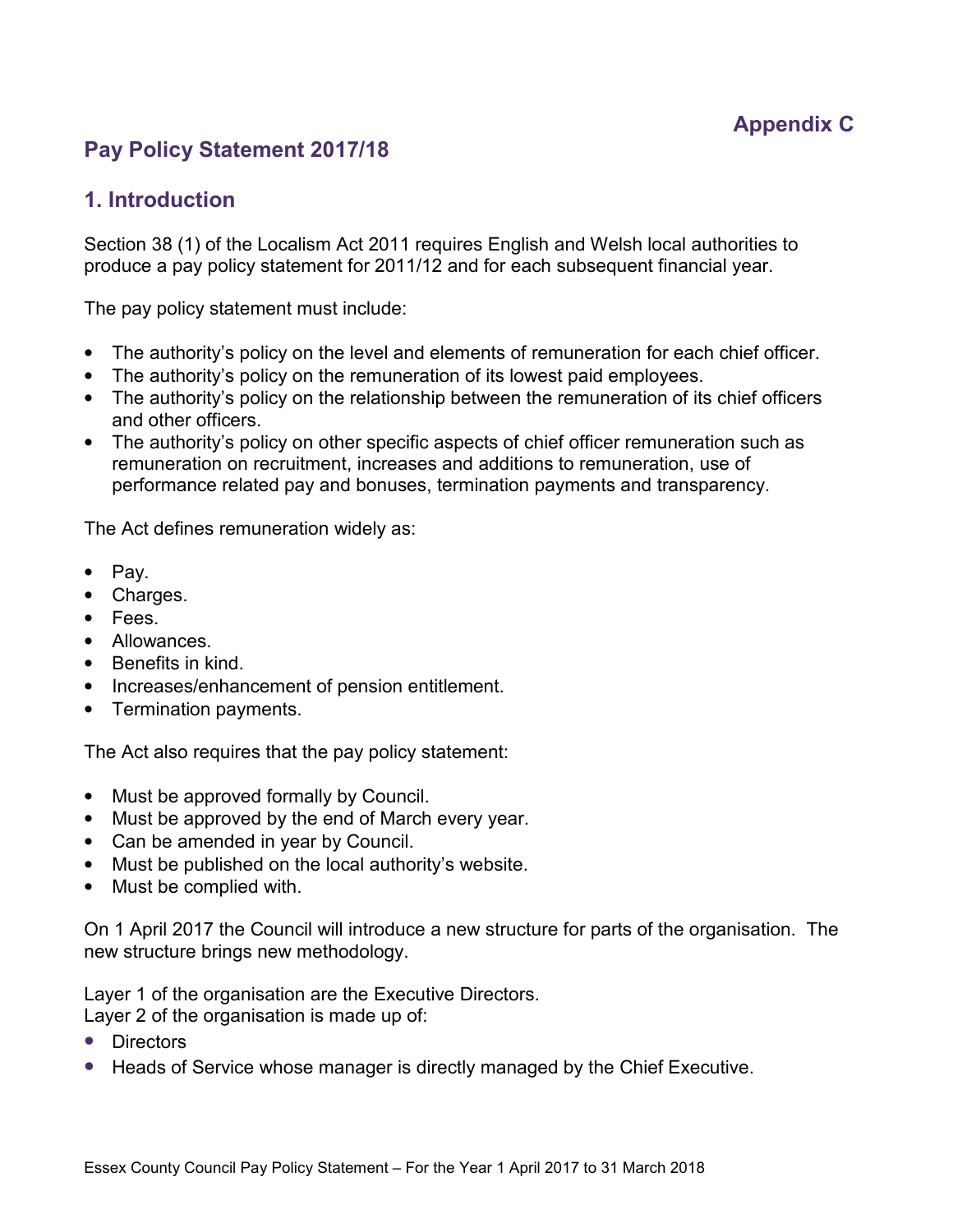During 2017/18 it is anticipated that there will be a significant change to the structure of the parts of the organisation below layer 2. If this entails changes to the pay policy statement then these changes will be considered by full Council.

## **2. Determination of Grade**

Subject to the next paragraph, ECC policy is to evaluate all job roles using:

- Local Government Single Status Job Evaluation (JE) Scheme Bands 1 4.
- HAY Job Evaluation Scheme Bands 5 8 and Grades A & B.

No evaluation process exists for Soulbury or Youth and Community conditions, but employees are placed within nationally defined grading structures.

Both job evaluation schemes used are substantial schemes used nationally and internationally, and provide the basis for grade determination based upon a range of established factors.

As a result, the grades of the most junior and senior roles in ECC are determined by job evaluation.

Consideration will be given to the operation of a single job evaluation scheme during 2017/18 and any changes will result in amendments to the Pay Policy Statement.

# **3. Background**

ECC Policy is that remuneration at all levels of Essex County Council (the lowest to the highest paid employees) must be sufficient to attract, appoint and retain high quality employees while at the same time recognising that pay and benefits are met from public funds.

Pay policy at ECC is currently to apply local pay and conditions with only a small group of employees retained upon National Conditions of Service (within Soulbury, Youth and Community and Teaching groupings and some employees who have TUPE'd into ECC).

The values of the incremental points contained within National grading structures (such as Soulbury, Teaching groupings and Youth & Community) are as determined by national negotiations between the Local Government Employers and the trade unions. Pay claims, generally on an annual basis, are submitted by the trade unions and considered by the Local Government Employers (following consultation with local authorities). ECC Policy is to adopt any changes made to salary scales arising from National negotiation for these groups only.

A new grading and pay structure for layers 1 and 2 of the organisation (senior roles) is being introduced on 1 April 2017. (see Annex A).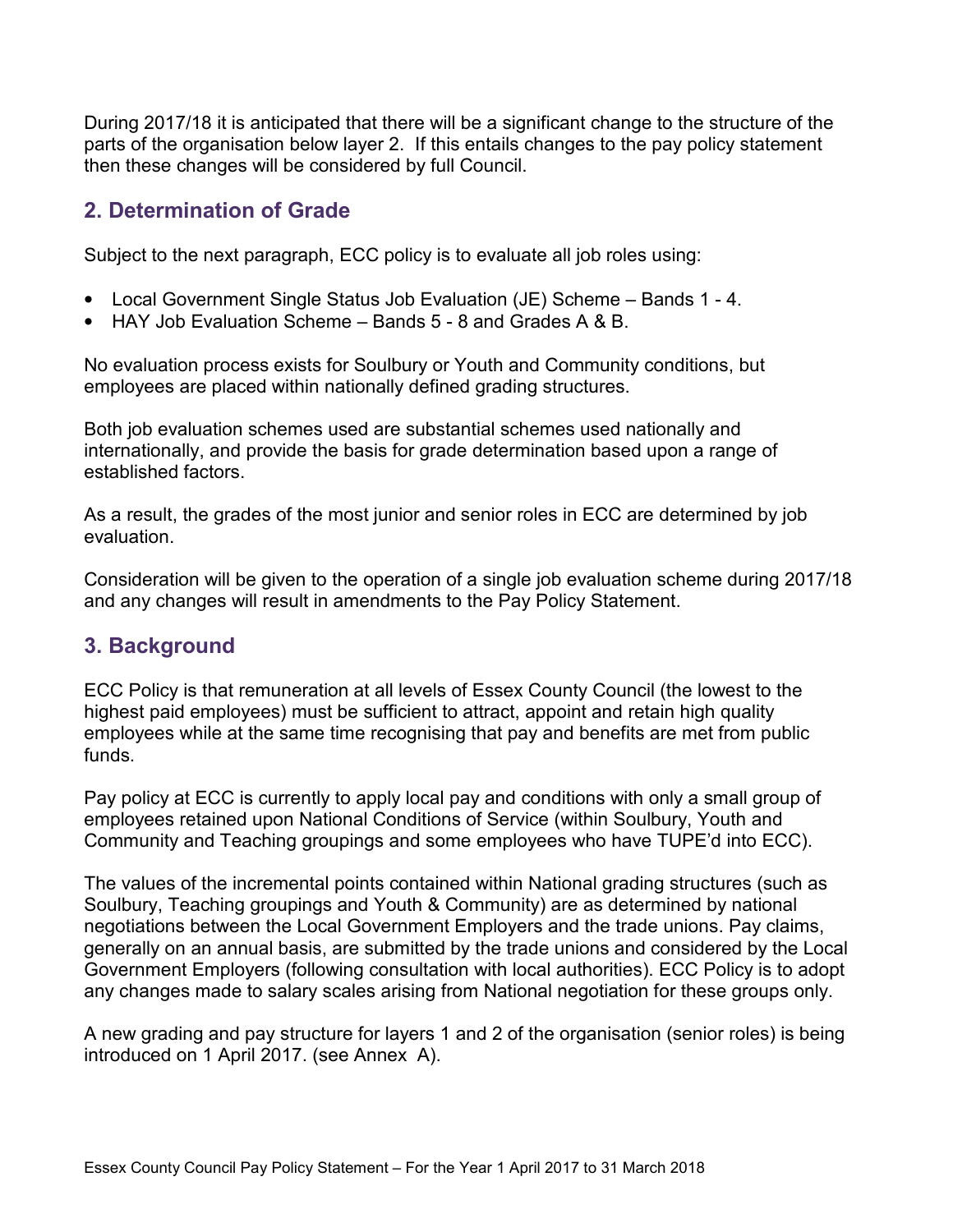The new pay grades have been proposed by referenced to the HAY 'Public and Not for Profit' market. The grading structure comprises broad salary bands with no incremental points and all employees in layers 1 and 2 are appointed at a spot salary within the band.

Pay grades are revisited from time to time to ensure they remain appropriate when benchmarked against the identified market.

During 2017/18 the Council will be reviewing the pay for other roles in the organisation. The introduction of separate pay or allowance arrangements (for example to best fit traded services) may also be undertaken. Any changes will result in a review of the pay policy statement.

The National Living Wage is the minimum rate paid to ECC's lowest paid permanent employees irrespective of their age. This will be kept under review if the National Living Wage becomes out of step with other ECC grades.

Details of ECC's grading structure are shown at Annex A.

## **4. Definition of Lowest and Highest Paid Employees**

As stated above, ECC Policy is that all grades applied to posts are determined by job evaluation. The lowest paid employees fall within posts currently evaluated at Band 1 (see Annex A for values).

Other than the post of Chief Executive, the highest paid posts within ECC fall within posts evaluated at A Band (see Annex A for values).

The Council's policy is that the rate should reflect the market for the post and that jobs should also be evaluated in accordance with a job evaluation scheme.

# **5. Pay Ratios**

The recommendation of the Hutton Report into "Fair Pay in the Public Sector", as recognised by the Government in the Code of Recommended Practice for Local Authorities on Data Transparency, was that a pay ratio of the salary of the Chief Executive compared to the median average salary in the organisation should be published.

For the financial year 2016/17 this ratio was 1:7.7

#### **6. Publication of Pay Data**

The Council complies with the Data Protection Act 1998 and will only publish information about an individual officer's pay where it is required to do so by law. In accordance with the Accounts and Audit Regulations 2015 the Council will publish, with the accounts and on the ECC website, pay information about individual posts for the Chief Executive, Corporate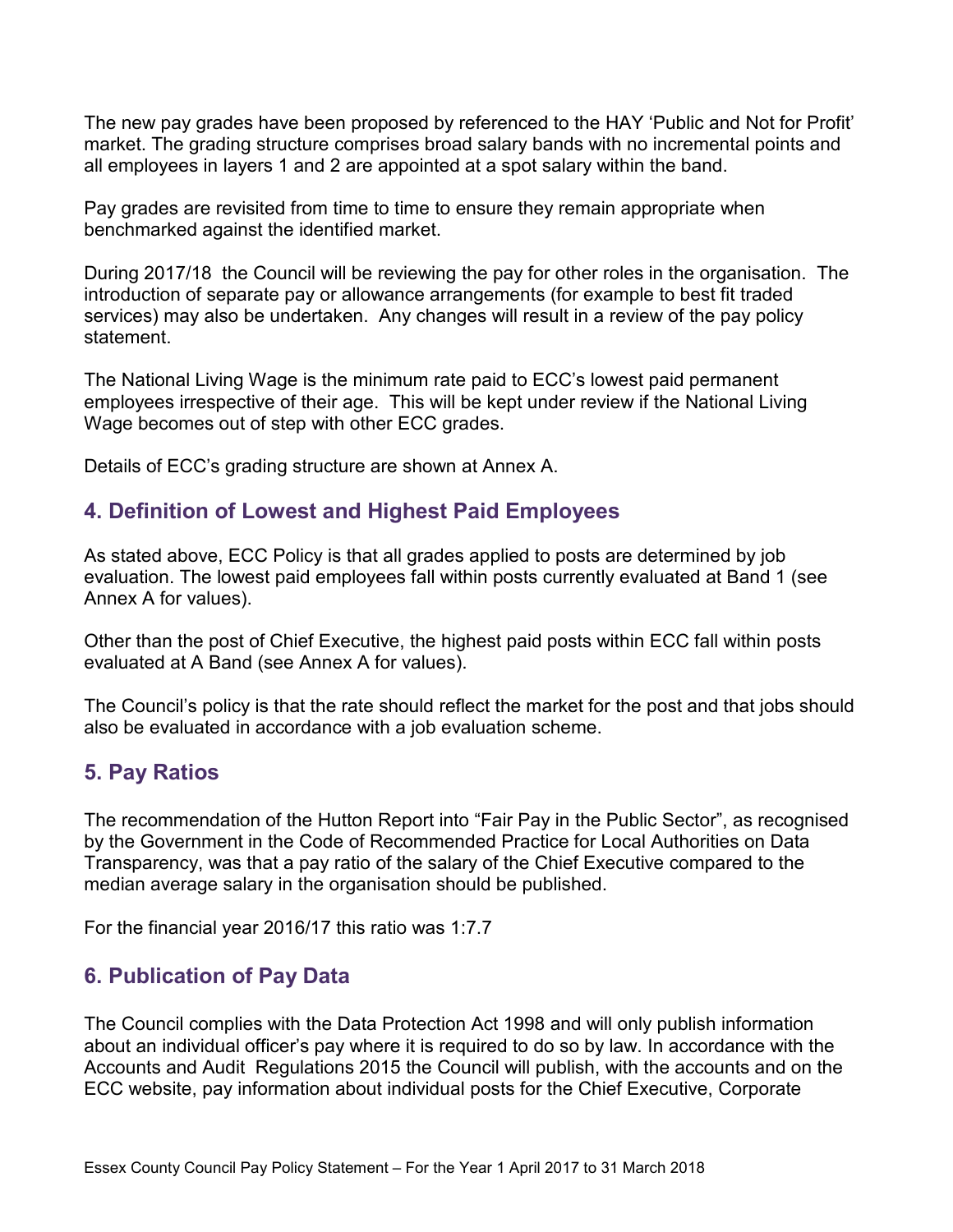Management Board members and other posts as required in the Regulations lists posts whose pay must be published by reference to individual job title.

In relation to officers whose salary is over £150,000 per annum (pro rata for part time officers) the Council's accounts will note their pay by reference to their name and job title as required by Regulations. In relation to other officers of the Council, including layer 1 and layer 2 posts pay information is published relating to salaries of £50,000 or more by reference to total numbers within bands (grouped in bands of £5,000) within the Annual Statement of Accounts which is published on the ECC website.

In the accounts for 2016/17 the Council will publish information about exit packages agreed during this year. This information is given by reference to total numbers within bands (of £20,000 up to £100,000 and thereafter £50,000 bands). Details of individual exit packages will be given as required by law.

# **7. Pay Policy upon Appointment**

For the majority of roles current ECC Policy is that there is no restriction upon the salary at which new recruits should be appointed, and appointing managers or Members may use any point within the evaluated salary scale to recognise a successful applicant's experience, qualification, technical knowledge, technical skills and market value.

For posts within layer 1 or 2 the Council will appoint at the mid-point of the salary range unless the recruiting panel feel that there is a significant need for the employee to demonstrate capacity/competence in the role.

Where this occurs, a progression scheme will be created to set out what the employee needs to achieve in order to increase capability/competence and progress salary to mid-point

Access to the upper ranges will only occur in exceptional circumstances and must be specifically agreed by the Chief Executive or relevant Executive Director.

# **8. Governance**

As one of the largest local authorities in the UK serving an area with approximately 1.4m residents, ECC policy is to delegate authority for decision making to the appropriate level and to detail such delegations within the Constitution.

Under ECC's Constitution, the Chief Executive is the Head of the Paid Service and has delegated authority to appoint, dismiss and determine pay for all employees except where this function is specifically delegated to Members. The Chief Executive has authorised certain other officers to appoint and dismiss certain staff.

The full Council appoints members to a politically balanced "Committee to determine the Conditions of Employment of Chief & Deputy Chief Officers". This committee has authority to recommend to full Council the appointment of the Head of the Paid Service, to appoint and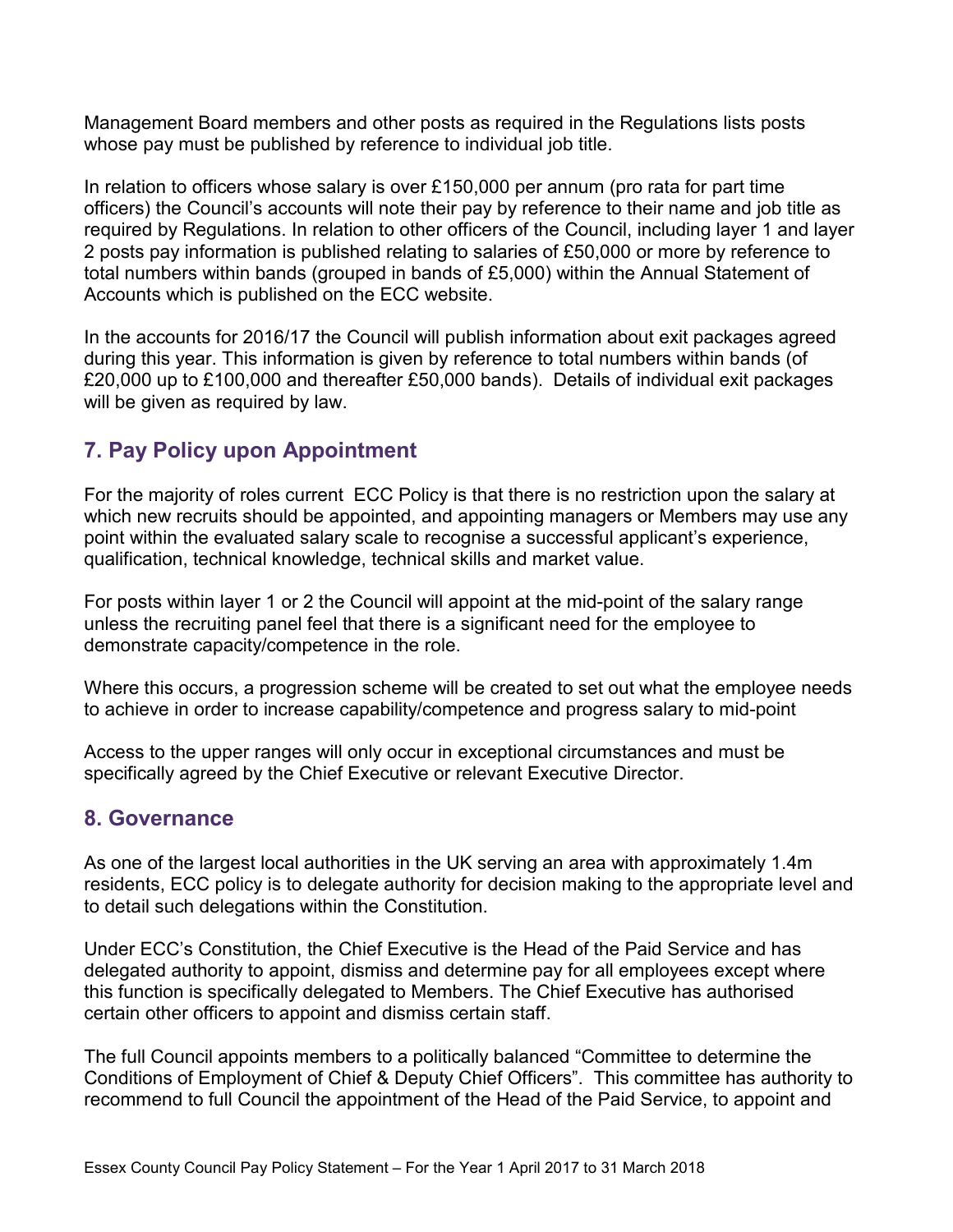dismiss Chief and Deputy Chief Officers (other than the Chief Executive, the s151 officer and the monitoring officer) and to consider and approve the recommendations of the Chief Executive and the Leader of the Council in respect of performance payments for the Chief Executive and Executive Director members of the Corporate Management Board layer 1 and 2 Officers.

This means that Councillors – by the Committee make all appointment and dismissal decisions for Directors and Executive Directors, which includes all on a salary in excess of £100,000, with the exception of a small number of head of service roles in the Organisational Development function.

A Remuneration Panel, comprised of independent persons, can be convened as and when required to advise on executive pay but has no decision making power.

The appointment or dismissal of the Head of the Paid Service is required to be approved by the full Council.

The dismissal of the section 151 Officer or the monitoring officer is required to be approved by the full Council,

# **9. Pay Progression and Links to Performance Management**

By agreement with the trade unions, pay progression for ECC employees on local pay are subject to performance.

ECC Policy operates a five factor performance management scheme (branded as 'Supporting Success') and performance outcomes are directly linked to reward.

The performance review year runs from 1 April until 31 March. Stretching goals and behaviour statements need to be in place within two months of the start of each review year (by 31 May) in order to ensure that employees have a clear idea of what is expected of them in order to achieve a specified level of reward.

Goals are be contained within a corporate system ("Perform") and should be stretching, SMART and link to the Corporate Performance Framework, Corporate and Business Plans.

The scheme rewards only effective performance; ineffective performance is not rewarded. Performance outcome ratings of Level 1 (Not Met) and Level 2 (Developing) will not attract any reward. Performance outcomes of Levels 3 (Achieving), Level 4 (Exceeds) or Level 5 (Exceptional) may attract a base pay increase (in the form of a percentage of salary).

The scheme provides for bonus opportunity under local performance pay arrangements only. Performance outcomes of Level 4 (Exceeds) or Level 5 (Exceptional) may attract a one-off bonus payment (expressed as a percentage of salary).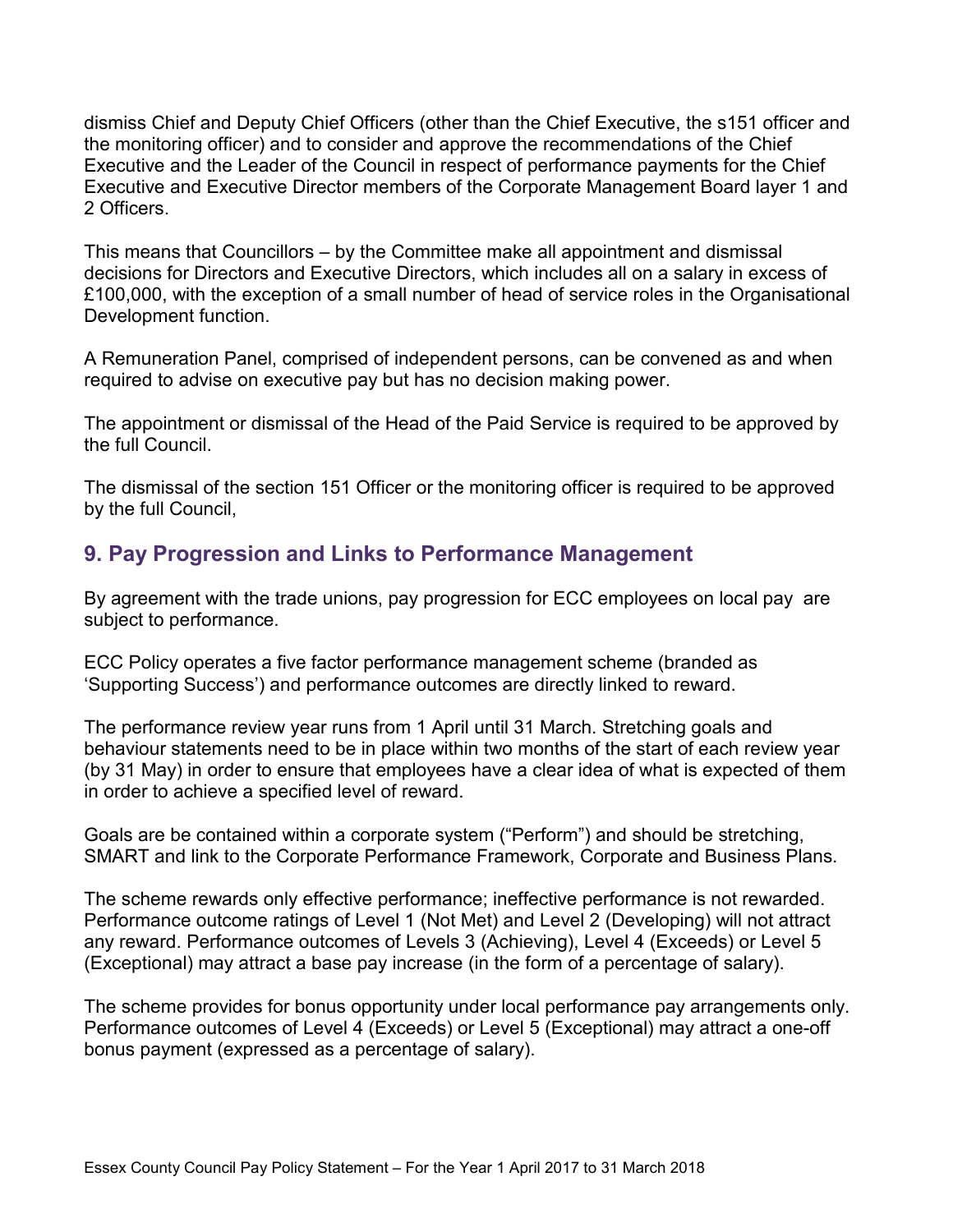Levels of base pay increase and bonus payments are determined by ECC annually taking into account market conditions, benchmarking data and affordability. This decision may also result in a base pay freeze, a bonus freeze, or both. Policy allows the application of different arrangements for separate grading groups.

Guidance on the distribution of performance awards is based upon that expected in a highly performing organisation. This **does not** take the form of a "forced" distribution and guidance is as follows:

- Not Met 5% of eligible employees.
- Developing 10% of eligible employees.
- Achieving 60% of eligible employees.
- Exceeds 20% of eligible employees.
- Exceptional 5% of eligible employees.

In addition, for posts in layers 1 and 2 of the organisation, base pay progression may also take a further form. Where an employee has been appointed to a role below the mid-point of the relevant grade, accelerated base pay progression towards mid-point may take place in accordance with a progression plan.

During 2017-18 it is anticipated that there may be changes to pay progression and performance management scheme. If this entails changes to the pay policy statement then these changes will be considered by full Council.

# **10. Other Reward Mechanisms**

#### (a) In Year Adjustments to base pay

Where a post has been evaluated as within locally determined performance pay grades within Bands 5 and above, a Policy has been established and agreed by Corporate Management Board to consider business cases for in year adjustments to base pay.

Such cases are expected to be few in number, and will need to meet established criteria.

The governance arrangements to approve submitted business cases are as follows:

- Employees within Bands 5 and above who do not report to a member of the Corporate Management Board – decision to be made:
	- o by Executive Director unless recommendation exceeds a 10% increase.
	- o by the Executive in any other case.
- People managed by a member of CMB, decision to be made by the Chief Executive.
- In the event that a salary adjustment in year needs to be applied to a member of the Corporate Management Board, decision to be made by the Committee to determine the Conditions of Employment of Chief and Deputy Chief Officers.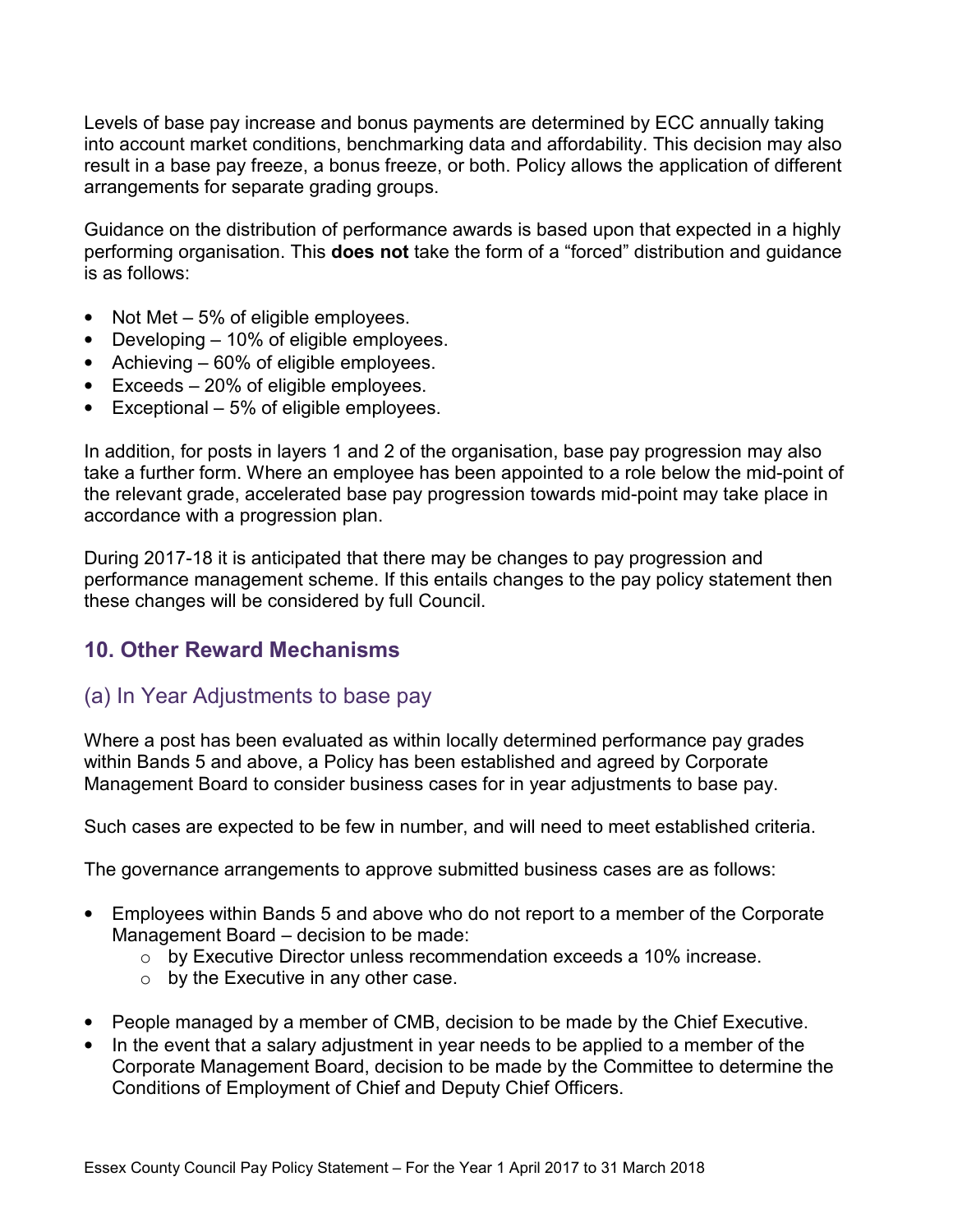# (b) Career Progression Schemes

In addition, a small number of Career Progression Schemes have been developed and implemented within Functions.

These schemes allow additional base pay progression dependent upon employees achieving specified qualifications and experience.

## (c) Market Supplements

As a general rule, the benchmarked local performance grades provide relevant and adequate compensation to attract and retain employees for the majority of posts and the necessity to apply a salary supplement should not exist.

There may be specific circumstances, however, where an additional market supplement may be required to either attract hard to recruit categories of employees or to retain such employees within the employment of ECC.

In all cases a business case will need to be developed to support the payment of market supplements. The business case will need to be approved by the relevant Executive Director and the Director, Organisation Development and People. All market supplements applied are required to be kept under regular review and withdrawn should the recruitment position improve.

#### (d) Other Pay Arrangements

As ECC further develops, for example its traded functions, it may be necessary to develop segmented pay arrangements to fit the nature of the business. All such pay variations will be approved by the Chief Executive or by the Committee if they affect posts at layer 1 or layer 2. Any such arrangements will need to consider the implications of the Equality Act 2010.

#### (e) Pay Protection

ECC has pay protection arrangements which provides a mechanism to assist employees to adjust to a reduction in pay arising from organisational change, job evaluation or redeployment.

Pay is protected for a period of 18 months following which the employee reverts to the maximum level of pay within the new substantive grade.

#### (f) Allowances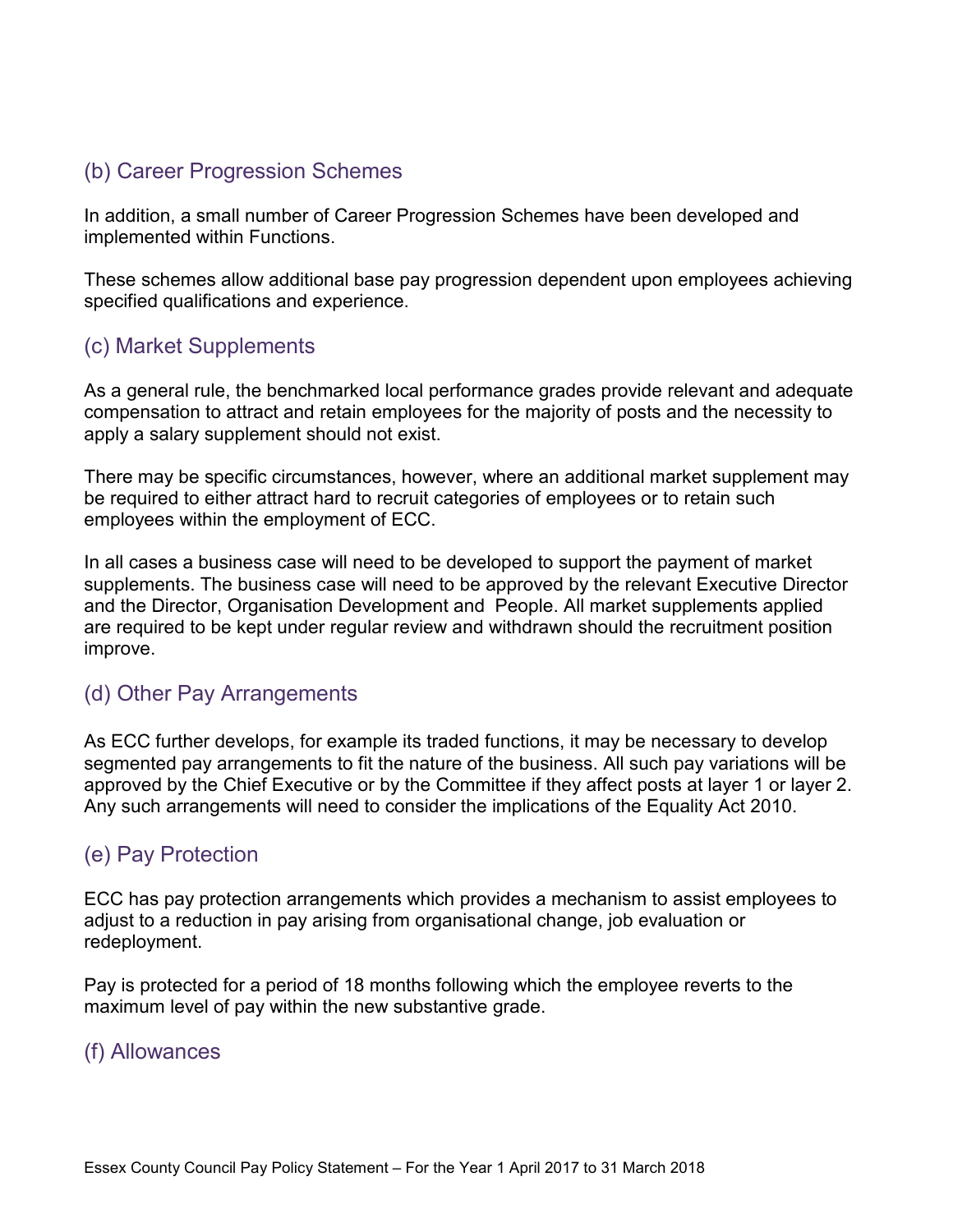ECC has determined a range of Flat Rate Allowances to replace a number of premium payments available under National Conditions. These Allowances were negotiated and agreed with trade unions under a Single Status Agreement.

In some cases, allowances available under the National Conditions remain in place.

#### (g) Pension

ECC operates the Local Government Pension Scheme and the Teachers Pension Scheme and makes pension contributions as required to all employees who elect to participate in either scheme. Both pension schemes are compliant with Pension Automatic Enrolment legislation.

A number of employees have transferred to ECC under a specific staff transfer arrangement which allowed them to continue membership of the NHS pension scheme. ECC makes contributions on their behalf and complies with Pension Legislation in respect of the NHS scheme.

ECC has determined and published policies around the discretions available under the LGPS.

# (h) Lease Car Scheme

ECC operates a lease car scheme, and Policy is that employees at any level within the organisation may be offered participation within the scheme.

#### (i) Lease Car Alternative Annual Allowance Payment

ECC Policy is that employees occupying roles graded at Band 8 and above may either participate in the ECC car leasing scheme without having to demonstrate business need, or receive a an annual allowance as an alternative.

This is provided as a discretionary policy and may be withdrawn at any time, subject to the provisions of individual employees' contracts of employment.

# (j) Private Medical Health Insurance

At present ECC provides the facility for employees occupying roles graded at Band 7 and above to receive Private Medical Health Insurance cover. Upon application, cover is provided for employee and either their spouse or their children.

Employees may upgrade to family cover at their own additional expense. Private Medical Health Insurance provides a Benefit in Kind and is included in P11D statements and results in a tax liability for participating employees.

This is provided as a discretionary policy and may be withdrawn at any time, subject to the provisions of individual employees' contracts of employment.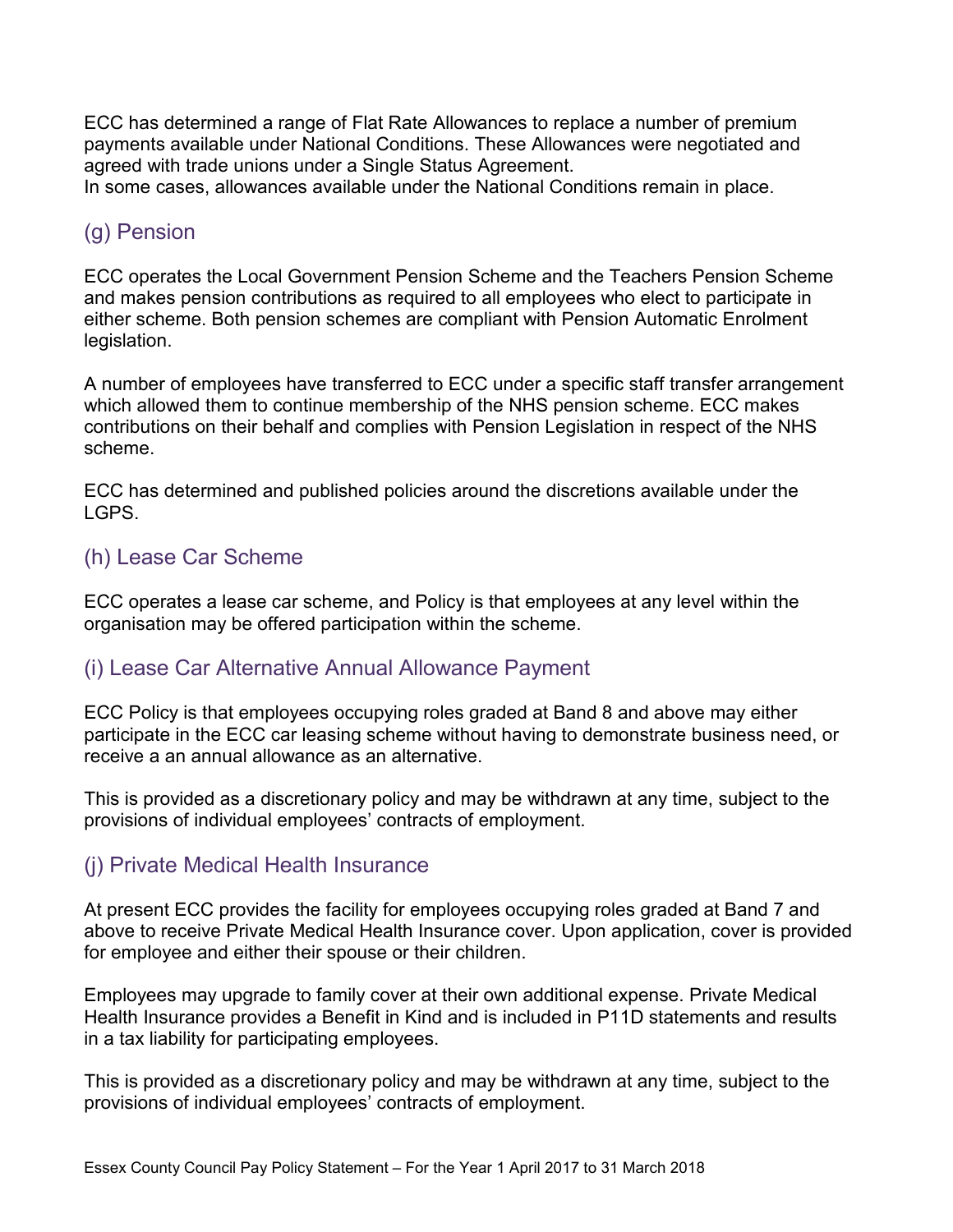# (k) Childcare Vouchers

ECC Policy is that all permanent employees may participate in the Childcare Voucher scheme through a salary sacrifice arrangement.

The Government is scheduled to launch a new scheme (introduction date to be determined during 2017/18) designed to assist employees with their childcare costs. ECC will continue to offer the Childcare Voucher scheme to existing users for as long as there is a demand and taxation advantage to offering it.

# (l) Cycle to Work Scheme

ECC Policy is that all permanent employees may participate in the Cycle to Work scheme through a salary sacrifice arrangement.

## (m) Buying of Annual Leave

Employees are given two opportunities per annum to purchase additional annual leave through a contractual arrangement.

#### (n) Individual & Team Rewards

ECC Policy is that employees or teams may receive recognition for undertaking additional duties that are significantly outside the scope of their normal role for a short period of time or excelling in the performance of their duties

Such recognition can take the form of:

- Reward payments
- Reward vouchers
- Award of additional annual leave
- Thank you letters
- E-recognition cards

# **11. Chief Officer Salaries 2017/18**

Chief Officers are all employed at Layers 1 and 2. Council Policy on the recruitment of Chief Officers is therefore as detailed at paragraph 8 of this Statement.

The salary packages applied to posts of Chief Officers and other roles specified in the Accounts and Audit Regulations 2015 will be published on the Council website and within the Statement of Accounts.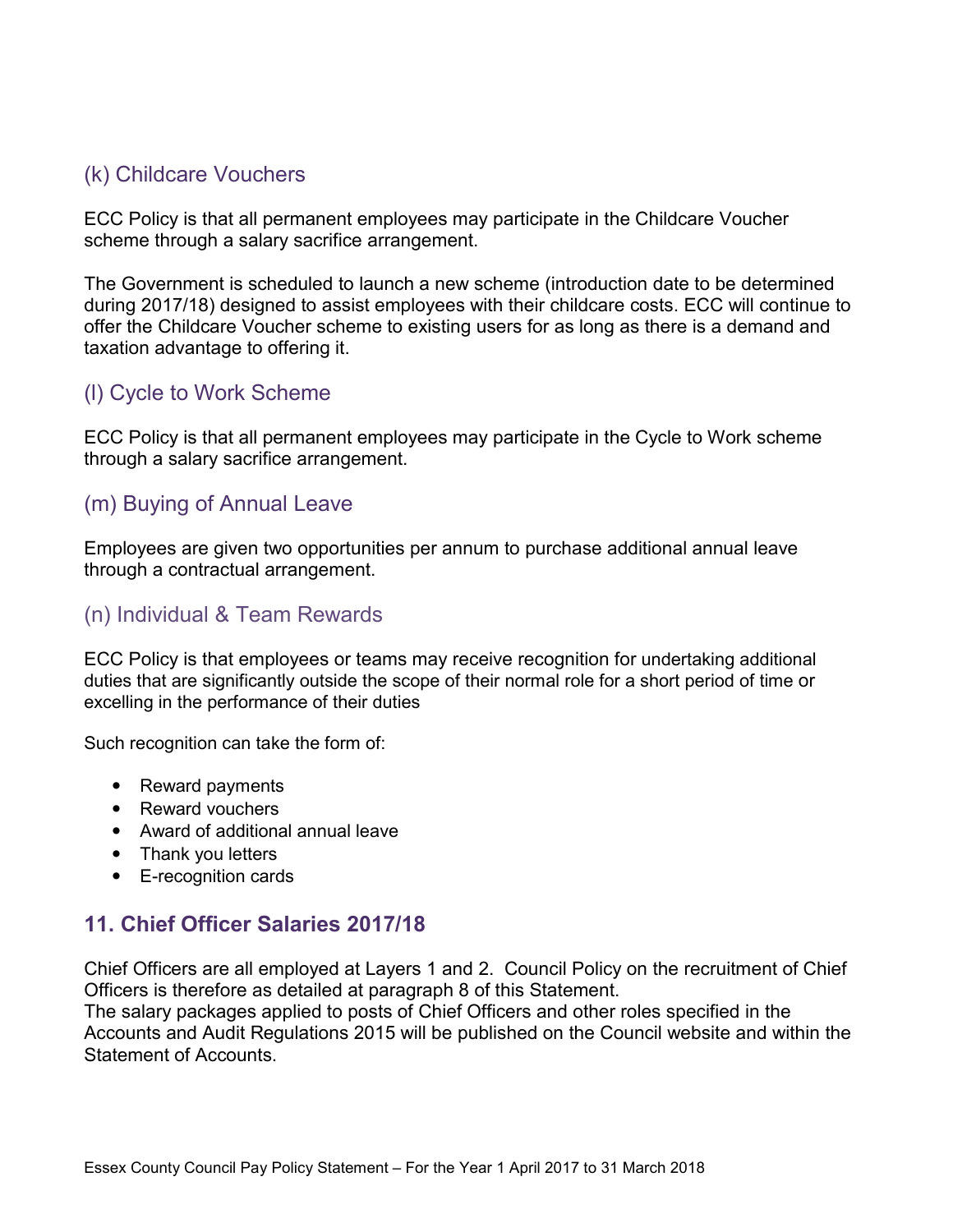# **12. Appointments to Designated Roles 2017/18**

The Council Policy on the recruitment of Chief Officers and Deputy Chief Officers is as detailed at paragraphs 8 of this Statement.

#### **13. Early Retirement/Termination of Designated Roles 2017/18**

The Council Policy on the termination of Chief Officers' employment is as detailed at paragraph 8 of this Statement and within the Constitution.

ECC early retirement Policy is that requests for early payment of benefits will be agreed (before the age of 60) only if there is a compelling business reason for doing so.

#### **14. Settlement Agreements**

In exceptional circumstances to avoid or settle a claim or potential dispute, ECC may agree payment of a settlement sum. All cases must be supported by a business case and take account of all legal, financial, contractual and other responsibilities.

# **15. Small Business, Enterprise & Employment Act 2015**

ECC will implement the Repayment of Public Sector Exit Payment Regulations if and when paid.